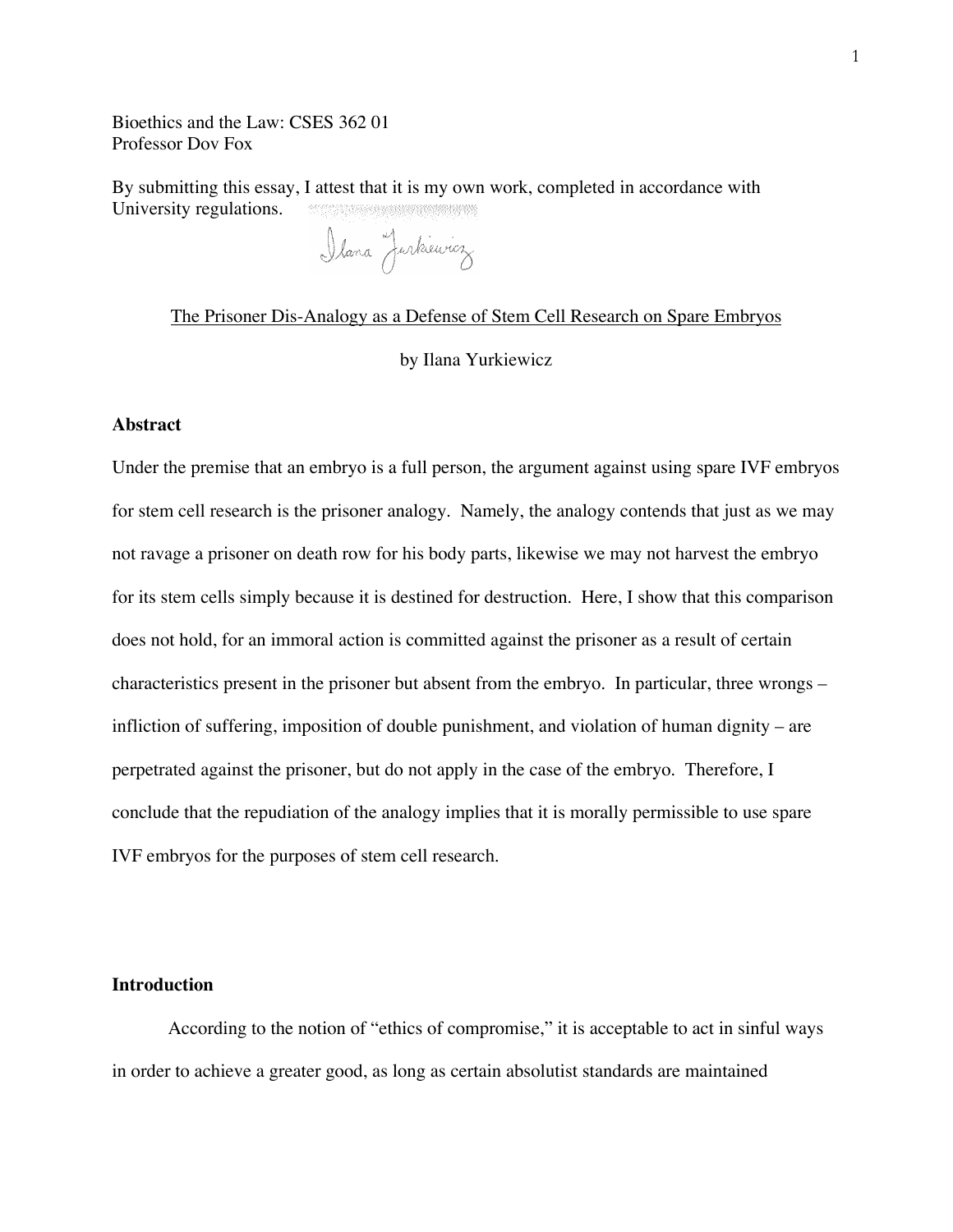(Mendiola, 2001, p. 122). With regard to embryonic stem cell research, the destruction of the embryo is the sinful act, while the potential benefits the research may provide (including understanding cell differentiation, testing drug efficacies, and providing replacement tissues or organs without immune rejection) is the greater good. However, the clause "maintaining absolutist standards" implies that it is not sufficient to simply weigh the magnitude of the sin against that of the good and decide an outcome based on which we perceive as overriding. If the practice comprises an act regarded as an absolute wrong, then it is unjustifiable, in all circumstances, regardless of how great the good that may result.

The deontological framework of moral decision-making, based on Kantian principles that every person must be treated as an end in itself, asserts that it is an absolute wrong to sacrifice one person in order to save another (Alexander & Moore, 2007). In most cases, the harvesting of stem cells from an embryo requires the embryo's destruction.<sup>1</sup> The deontological framework thus reduces the embryonic stem cell debate to determining whether embryos are persons. That is, if an embryo is a complete person, on a moral par with all other persons, then its sacrificial destruction for research purposes constitutes an intrinsic, absolute wrong, making the practice immoral regardless of its benefits.

However, the Kantian reasoning does not directly speak to how to treat those *already sacrificed*. As a result, auxiliary moral proposals have arisen to address the guidelines for determining ethical action under these circumstances. One such proposal is the "nothing is lost" principle, defined by Paul Ramsey (1961), which states it is acceptable to take an innocent human life if two conditions are met: 1) the subject's death is inevitable; 2) other innocent human lives will be saved as a result.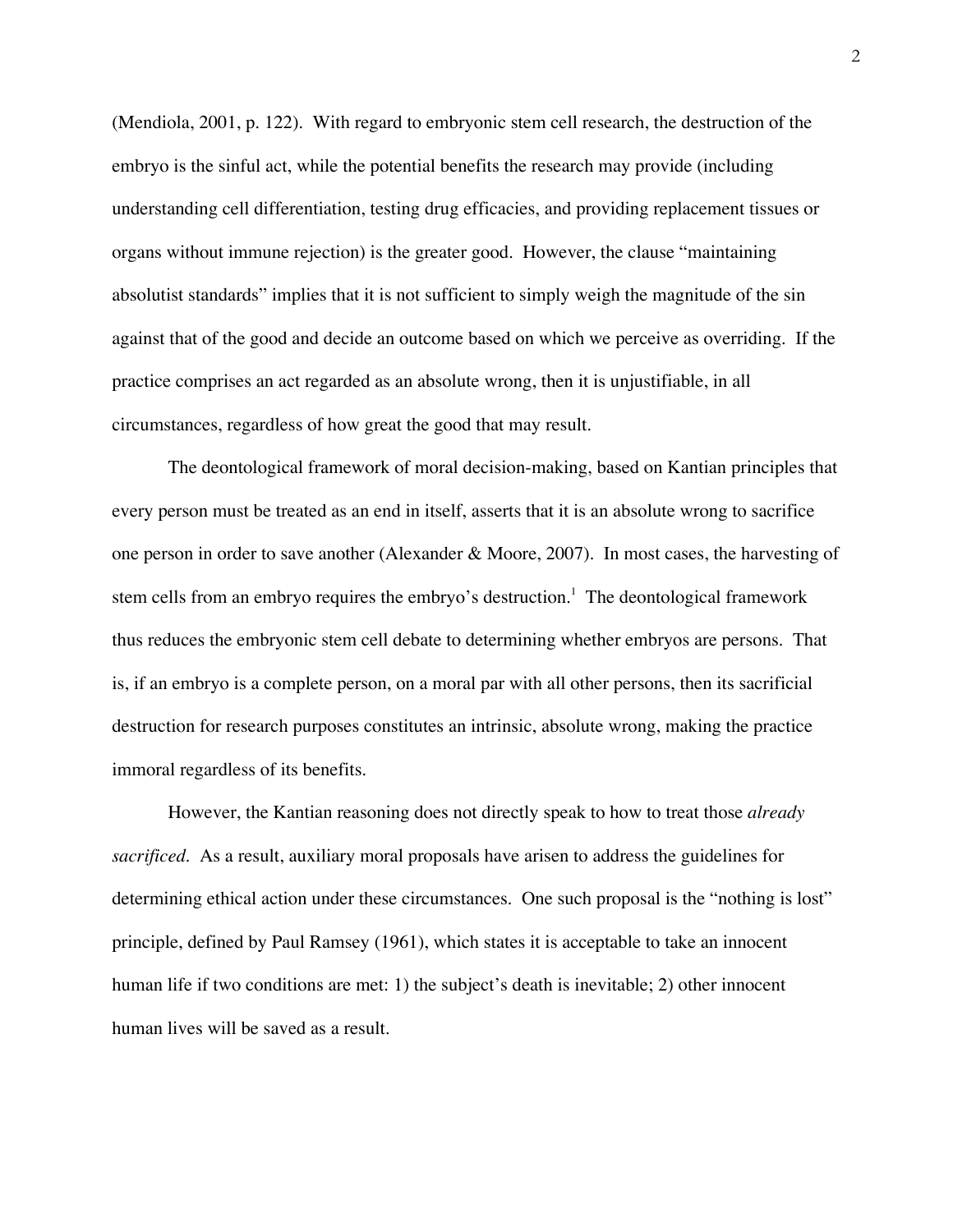Gene Outka (2002) applies this principle to justify stem cell research on "spare" embryos from in vitro fertilization (IVF) procedures. As a result of low success rates, multiple embryos are created per round of IVF, resulting in vast quantities of leftovers that never become implanted. Unless the parents express other wishes, these embryos become discarded. Thus, the application of the "nothing is lost" defense goes as follows: even if the embryo is a life, its certain destruction means that no harm is done in expediting this certainty in order to reap the potential benefits that stem cell research may provide.

However, the opposing viewpoint maintains that one wrong does not justify a second. Just because an innocent embryo was (wrongly) sentenced to death does not mean that we may inflict further wrongs upon it. Implicit in this argument, however, is the notion that harvesting an embryo for its stem cells is indeed a wrong. What is the basis for this claim?

The position is backed by analogy; specifically, the prisoner comparison points out that a criminal on death row cannot be ravaged for his body parts simply because his death is impending. As the United States Conference of Catholic Bishops (2008) asserts, "the idea of experimenting on human beings because they may die anyway poses a grave threat to convicted prisoners, terminally ill patients, and others" (para. 4). This stance is not strictly a religious one; Howell (2002) alleges that "this mentality is consistent with Nazi medicine. Taken to its logical conclusion, prisoners on death row… and others destined to die or be cast away from society could and should be used for experimentation in the name of furthering research to save others" (para. 23).

Thus, under the premise that an embryo is a human life, the argument against stem cell research on spare IVF embryos is analogy. However, in order for the analogy to stand, we must examine the rationale of *why* it is considered a wrong to take the body parts of a prisoner before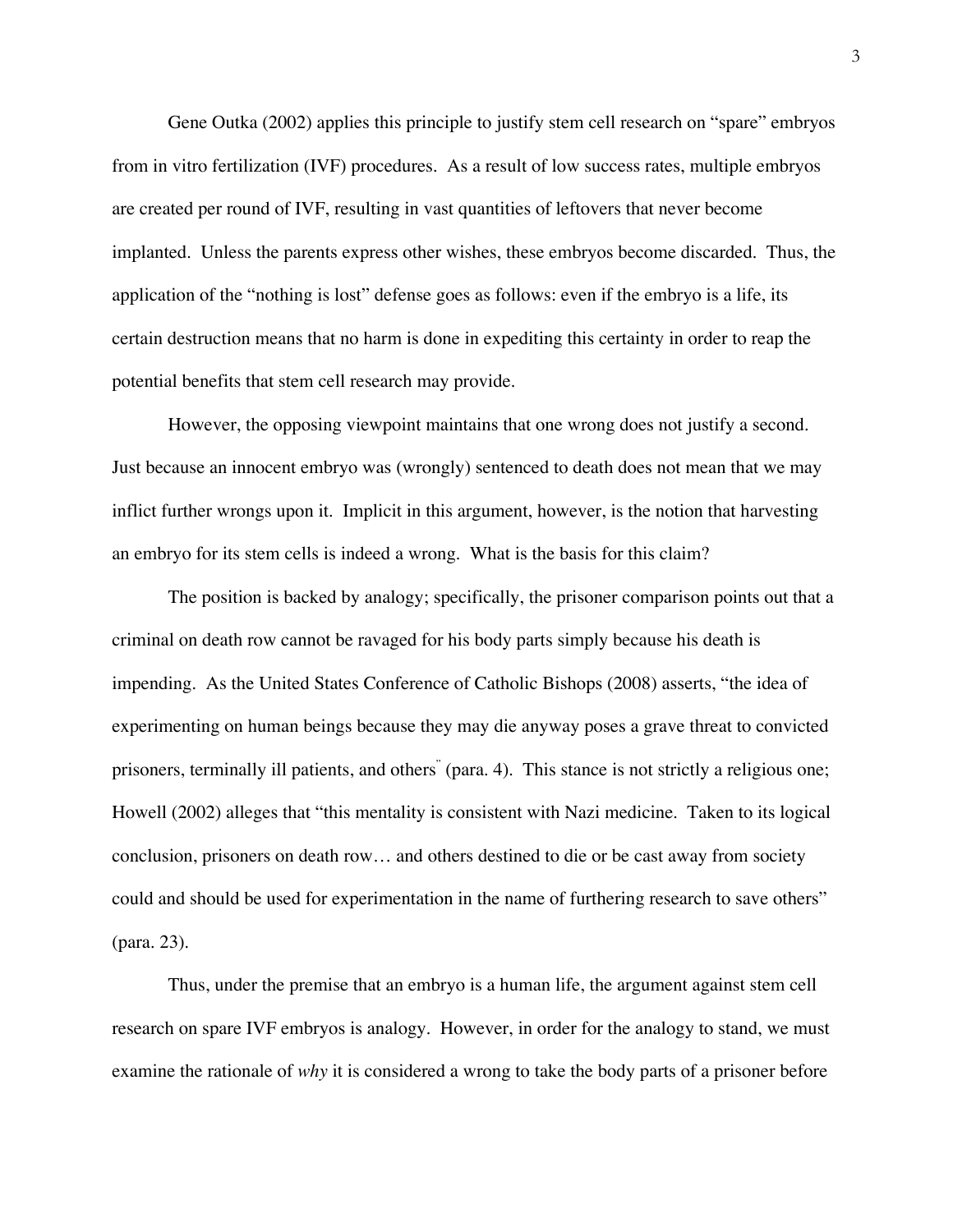his unavoidable death. I propose three reasons for this belief: namely, infliction of suffering, double punishment, and violation of human dignity. Here, I examine each reason independently and conclude that all can be refuted when the embryo is the subject. That is, I assert that taking biological materials is not an unconditional immorality, but only constitutes an immorality when the subject possesses certain prerequisite traits. Thus, I reject the legitimacy of the analogy as an argumentative tool. As harvesting stem cells from embryos fated for destruction does not entail an absolute wrong, the implication is that we may use ethics of compromise to justify the utilization of these embryos in the worthy pursuit of research.

#### **Basis of the Full Personhood Premise**

The moral status of the embryo has long been and remains the subject of contentious debate. Some try to identify a distinct point at which life beings, such as conception, the formation of the primitive streak, or capacity for viability. Others assert that personhood is a gradient and life develops in degrees (Perring, 1997). Still others acknowledge the debate but believe it is irrelevant in the context of making ethical decisions. As Krauthammer (2002) writes, "Either you believe it [the personhood of the embryo] or you don't. The discussion ends there" (p. 22).

 For the purposes of this debate, I propose that it is ideal to proceed under the premise that embryos are complete human beings. There are two reasons for this proposal.

First, I subscribe to the view that the personhood of the embryo – and for that matter, the personhood of *any* phase of human development – is indeterminate. I defend the indeterminacy principle by drawing an analogy to the Sorites Paradox. In this paradox, we consider a heap as having a distinct identity, and we know it is composed of grains of wheat. However, one grain is not considered a heap, nor is two, nor is three, and thus following this logic it would seem no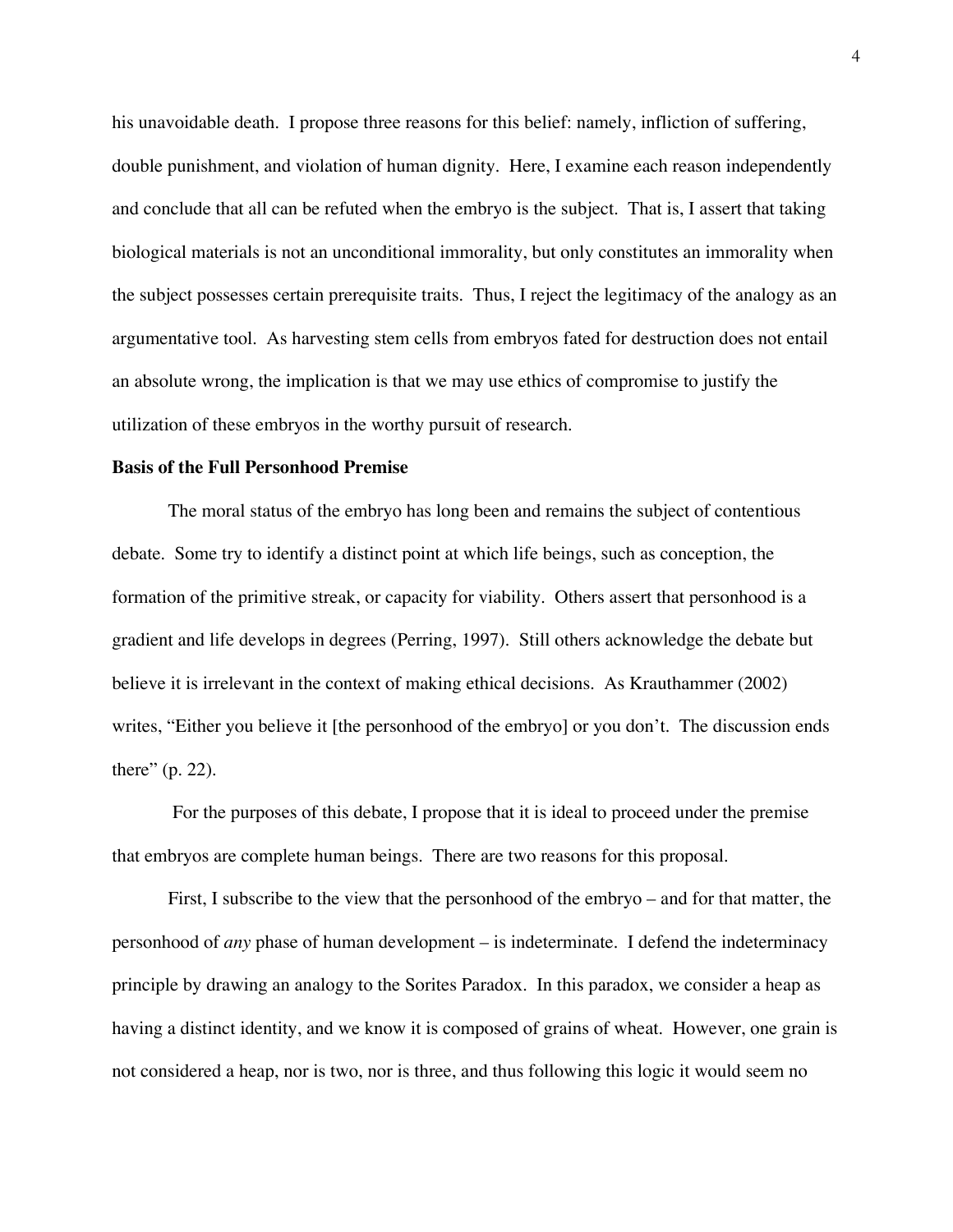amount of grain would make a heap – which we know to be false (Hyde, 1997). Similarly, we have a clear image of a person, but there is no distinct point at which the cells comprising it stop becoming "just cells" and become the person. As a human life is such a significant, worthy entity, we must err on the side of not violating it; as such, we should treat the embryo, at the moment of conception (analogous to the first grain in the heap) as a person for the purposes of moral decision-making.

However, a comprehensive analysis of the indeterminacy principle with regard to the embryo is beyond the scope of this paper, which leads to the second, more practical reason of why it is useful to debate under the full personhood premise. That is: even irrespective of one's stance on the moral status of the embryo, if we can show that stem cell research on spare embryos is justifiable under the most conservative viewpoint, then clearly the practice is justifiable under *all* viewpoints.

#### **The Prisoner Analogy**

The existence of IVF as an established and legally permissible practice results in the creation of thousands of extra embryos whose fate is destruction. Regardless of one's belief on the morality of this fact, these conditions are the reality, and we thus must make subsequent decisions operating within this reality.<sup>2</sup> Under the full personhood assumption, the argument against using spare embryos for stem cell research is analogy to a prisoner on death row.

Both instinctive revulsion and legal precedent assert that it is wrong to use the prisoner for his body parts, even for the noblest research purposes. I concur with this claim. However, in order for the analogy to hold, we must examine the basis for the assertion in order to resolve whether a comparable wrong is committed against the embryo. I propose that there are three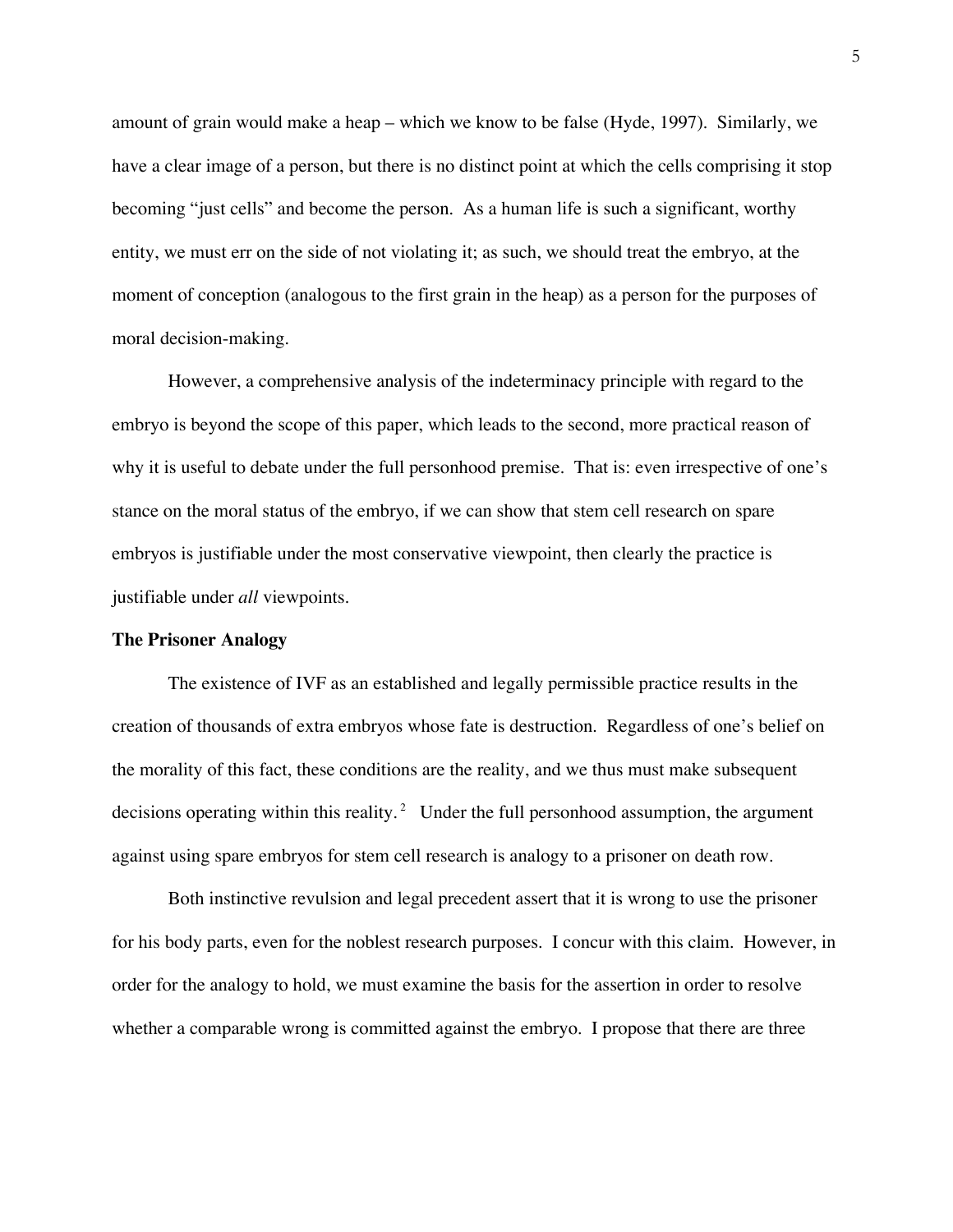primary reasons it is immoral to ravage the prisoner for his limbs, each of which I will examine to determine if the logic applies in the case of the embryo as well.

#### *Suffering*

The suffering a person may experience can fall under two categories: physical pain, and mental anguish. The former is a direct result of the biology of a complete nervous system, encompassing pain receptors, nerve pathways to transmit the signals from the sensors, and a brain that converts the signals into feelings of pain. While some state laws require physicians to inform women considering abortions that fetuses can feel pain at twenty weeks (Grady, 2005), the exact time remains a matter of debate. The most conservative figures state that pain perception is possible at seven and a half weeks when reflex responses begin (Humphrey, 1964). Other research, however, draws a distinction between reflex response and conscious awareness of pain, with the latter developing at around twenty-six weeks when structures known as thalamocortical fibers penetrate the cortical plate (Mrzljak, Uylings, Kostovic, & van Eden, 1988; Derbyshire, 2006). Still, the debate is over the point at which a *fetus* can process pain; it is a scientifically established, uncontroversial fact that the early *embryo* in the first few weeks of development is devoid of the necessary sensory components required to experience pain.

It requires no sophisticated argument to show that the infliction of physical pain on prisoners is morally problematic; however, this alone is not sufficient reason to defend the immorality of taking limbs, as we could easily imagine a situation in which the prisoner were given an anesthetic numbing his sensation. In this scenario, however, the prisoner remains capable of suffering via mental anguish. Humans possess not only consciousness, but *self*consciousness, referring to an awareness of one's own mental states – "knowing that one knows" (Eccles, 1982, p. 1386). Unlike other animals, people do not simply feel pain, but interpret and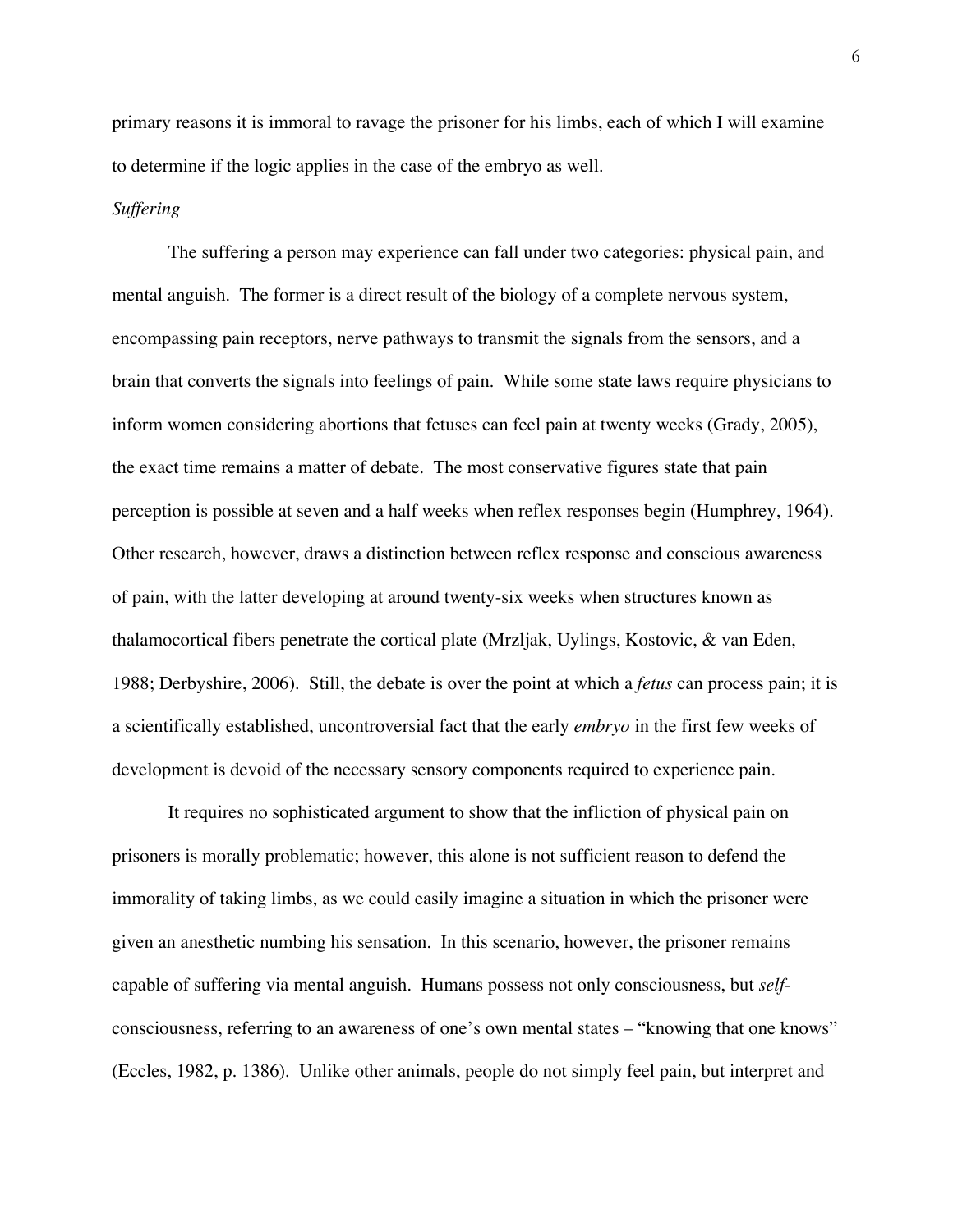experience it as "*my* pain" (Lewis, 1940; Pence, 2008). It is not difficult to imagine that an awareness of being harvested for limbs – having one's body used by another as if it were an object unattached to a living, emotionally invested owner – would bring about psychological distress in a prisoner. And yet, as consciousness develops at around twenty-six weeks after conception, self-consciousness certainly cannot develop before that.

Thus, the notion of suffering – encompassing both physical pain and mental anguish – as a rationale for the immorality of ravaging a prisoner for his limbs does not hold for the embryo, as the latter is biologically incapable of either experience.

#### *Double Punishment*

The idea of double punishment says this: the prisoner's punishment was the death sentence, so it is therefore unjust to condemn him to an additional penalty with no additional reasons to warrant it. However, this argument is based on the premise that having limbs removed is, in fact, punishment. Yet why is this so?

The definition of punishment insists that an individual is subjected to treatment that causes physical pain or emotional distress. Thus, punishment is inextricably linked to reason one, the notion of suffering. Cutting off a prisoner's limbs is only punishment in the sense that it causes the subject to undergo an unpleasant experience. If the embryo is incapable of such an experience, we can deduce that harvesting its stem cells is not actually a second "punishment" at all.

### *Human Dignity*

Within the "nothing is lost" framework, and based solely on the reasons elucidated, we can imagine the prisoner instead as a coma patient on her deathbed. Supposing it could be proven, beyond any doubt, that the patient could experience neither physical pain nor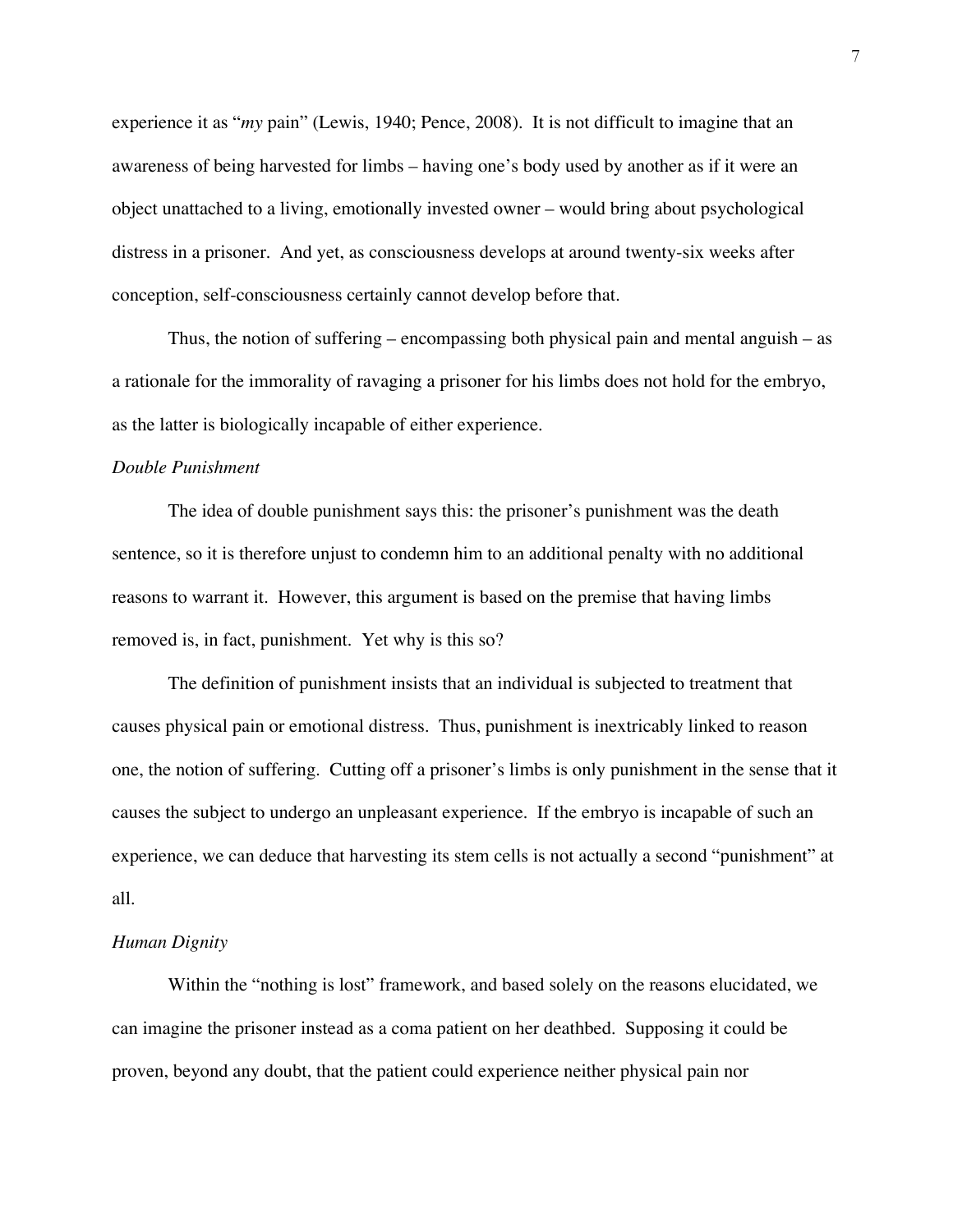psychological torment, then the previous two reasons against her sacrifice would be invalidated, meaning we could justifiably take her limbs if the research prospects were substantially auspicious in their potential to save others. However, the idea of ravaging the coma patient for her body parts seems like a proposal that would abhor us, one that we would immediately reject just as we would in the prisoner example. What is the basis for this instinctive revulsion? Is there something beyond the notions of suffering and punishment that protects a person's right to remain intact before an inevitable death? And if there is, does it apply to the embryo as well? I propose that an explanation requires us to invoke the concept of "human dignity."

The notion of human dignity is one much cited, yet often weakly defined, in a range of bioethical debates, including abortion, cloning, human-animal hybridism, assisted suicide, and offspring selection. In the context of the stem cell debate, Pope Benedict XVI declared that embryonic stem cell research has "shattered" human dignity (Pullella, 2008). Leon Kass, former chair of the President's Council on Bioethics, advocates for the protection of the "dignity of nascent human life, threatened by treating embryonic human beings as mere raw material for exploitation and use in research" (2008, p. 298). The phrase has even made its way into legislation. For example, the United Nations Universal Declaration of Human Rights (1948) states that all individuals have it, and the United Nations Declaration on Cloning (2005) prohibits genetic engineering procedures that act contrary to it.

So what *is* dignity? Kant (1785) proposed that the world could be divided into two categories: entities with a price, and entities with a dignity, meaning that the latter implies inherent worth not subject to measurement by appraisal. The Judeo-Christian viewpoint similarly contends that dignity is synonymous with innate value (Cole-Turner, 1999; Novak,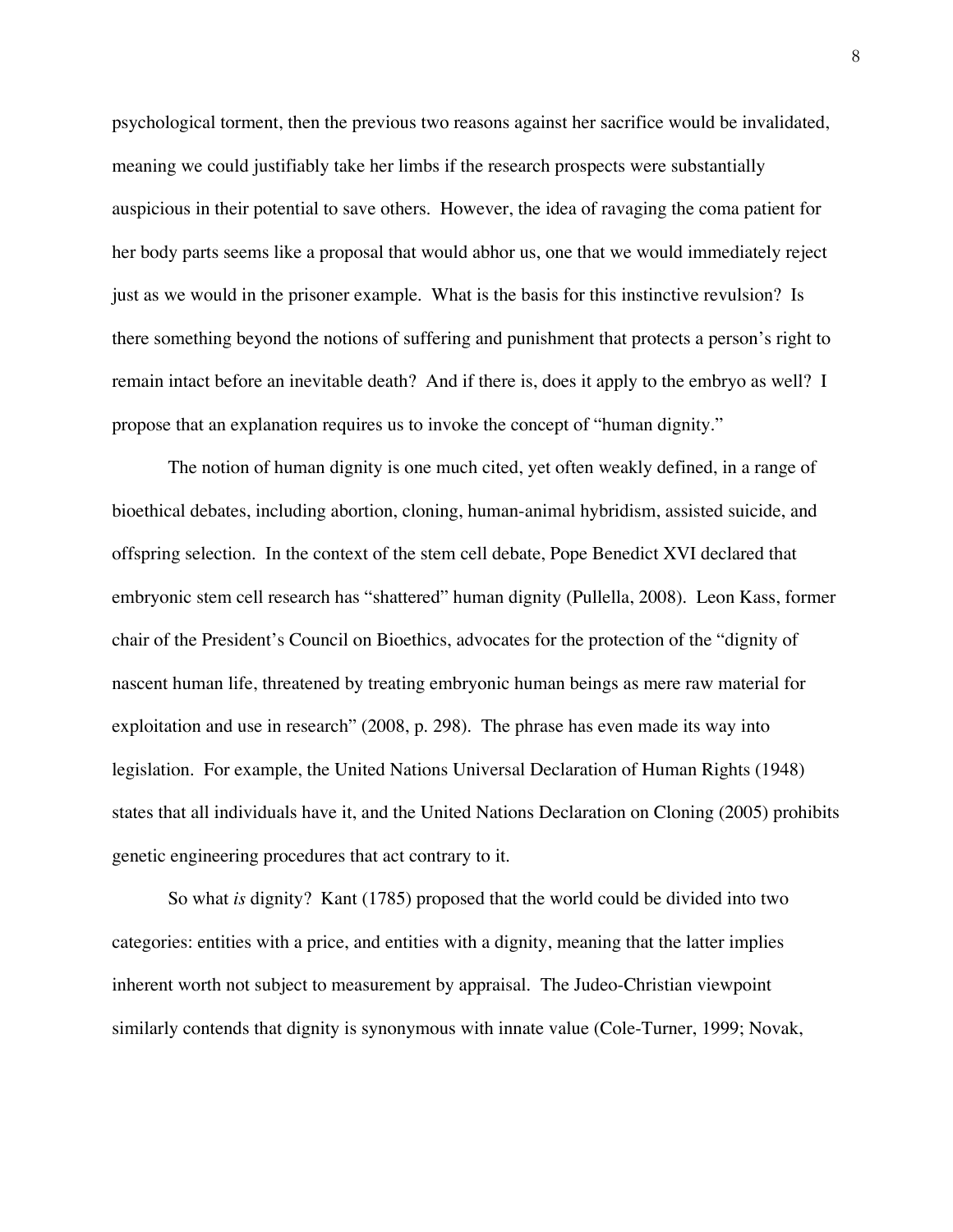1998). Kass (2008) defends dignity as belonging to something "elevated" that is "deserving of respect," pointing to the existence of the soul as central to the dignity of humans (p. 308).

If embryos are considered humans, then, is it self-evident that they are automatically worthy of "human dignity"? In order to answer this question, it would be useful to first address two foundational questions. First: what is the basis for human dignity? That is, why do humans have it and, say, chairs do not? Second: how is dignity obtained? As Peters (2001) asks, is it "intrinsic or conferred?" (p. 133).

In terms of the first question, one notion is that *human* dignity is based on the sum of factors that distinguish people from animals, namely reasoning, morality, language, appreciation, religious beliefs, and love of beauty (Fukuyama, 2003). The Kantian conception of human dignity points to rationality as its foundation, in that this quality equips individuals to behave as moral agents (Hill, 1992). Similarly, others point to characteristics such as "emotions, language, sociality" as the basis for dignity (Hill, 2004). Religious arguments, particularly Judeo-Christian ones, contend that human dignity stems from "Imago Dei," or being created by God, in His Image, so that people may relate to other people and ultimately to Him (Soulen & Woodhead, 2006; Peters, 2001; Resnik, 2007). Nuance aside, every definition of human dignity shares one focal idea: all, in one way or another, encapsulate the idea that humans have an effect on others. As essence of humanity is our ability to relate to one another, to share ideas, thought, and emotions, and to use reasoned thought to treat one another and the world in a moral way.

This answer segues directly into the second question of how dignity is obtained. As dignity is characterized by how humans treat, influence, and interact with others, it is, as Peters (2001) suggests, "not simply inborn, [but] rather, it is the fruit of a relationship, a continuing, loving relationship…. Phenomenologically dignity is relational" (p. 134). Human dignity is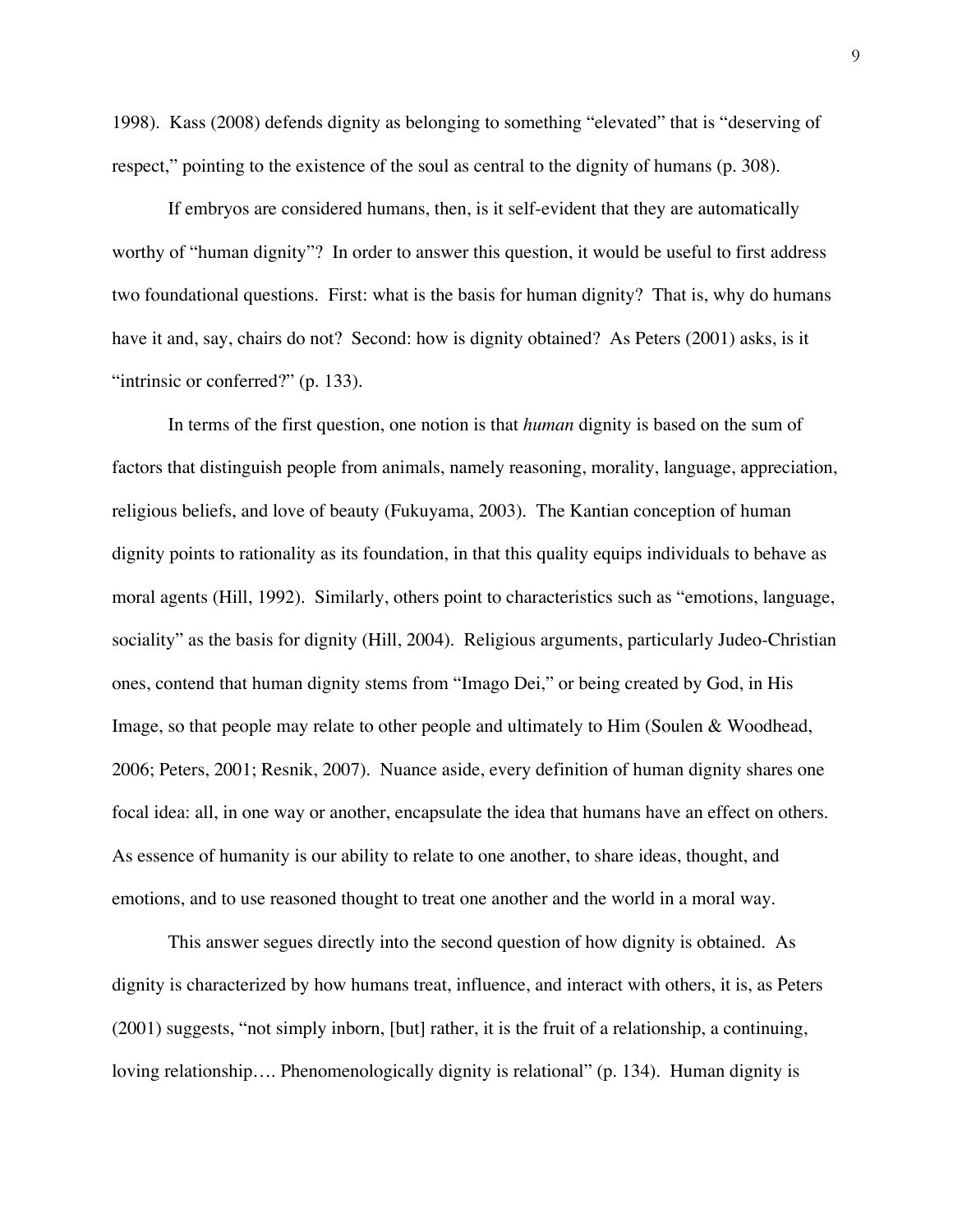fostered in individuals as they are both influenced *by* others and in turn exert influence *on* others. It is a product of our social world. It makes no sense to speak of an innate dignity that humans would have if, in some hypothetical realm, they passed their existences as standalone entities, completely independent of one another. Dignity only exists *because* of our interpersonal reality.

Thus, perhaps answering the intrinsic versus conferred question is a matter of semantics. The two are not necessarily mutually exclusive. Indeed, dignity is intrinsic – meaning it is present in all individuals – but only *because* it is conferred, either from one person to another, or from a divine Creator to a person. That is, people have an innate dignity, but not arbitrarily so. By intrinsic, we mean that it is universally granted – not that there is no rhyme or reason behind its being granted.

We can now attempt to address the question at hand, which is: do embryos – if considered complete persons – have human dignity? I have claimed that dignity is not arbitrarily conferred; rather, it is existent only because of certain characteristics that humans possess as a direct result of living in a social climate. As a result, even if the embryo is human, it does not follow that it is naturally endowed with this perhaps incorrectly named "human dignity," for the concept is defined only within our relational world – a world that the embryo is not part of.

This claim – that something human does not automatically possess dignity – is perhaps an unsavory one to recognize. We invoke the idea of universal human dignity precisely to prevent potential abuses in which individuals with unfortunate traits, such as the poor or weak or disabled, are viewed as less worthy than any other individuals. And yet, we need not worry, as the definition I have outlined does not change this protection. I do not deny the existence of universal human dignity in living people in our living environment. My proposal of human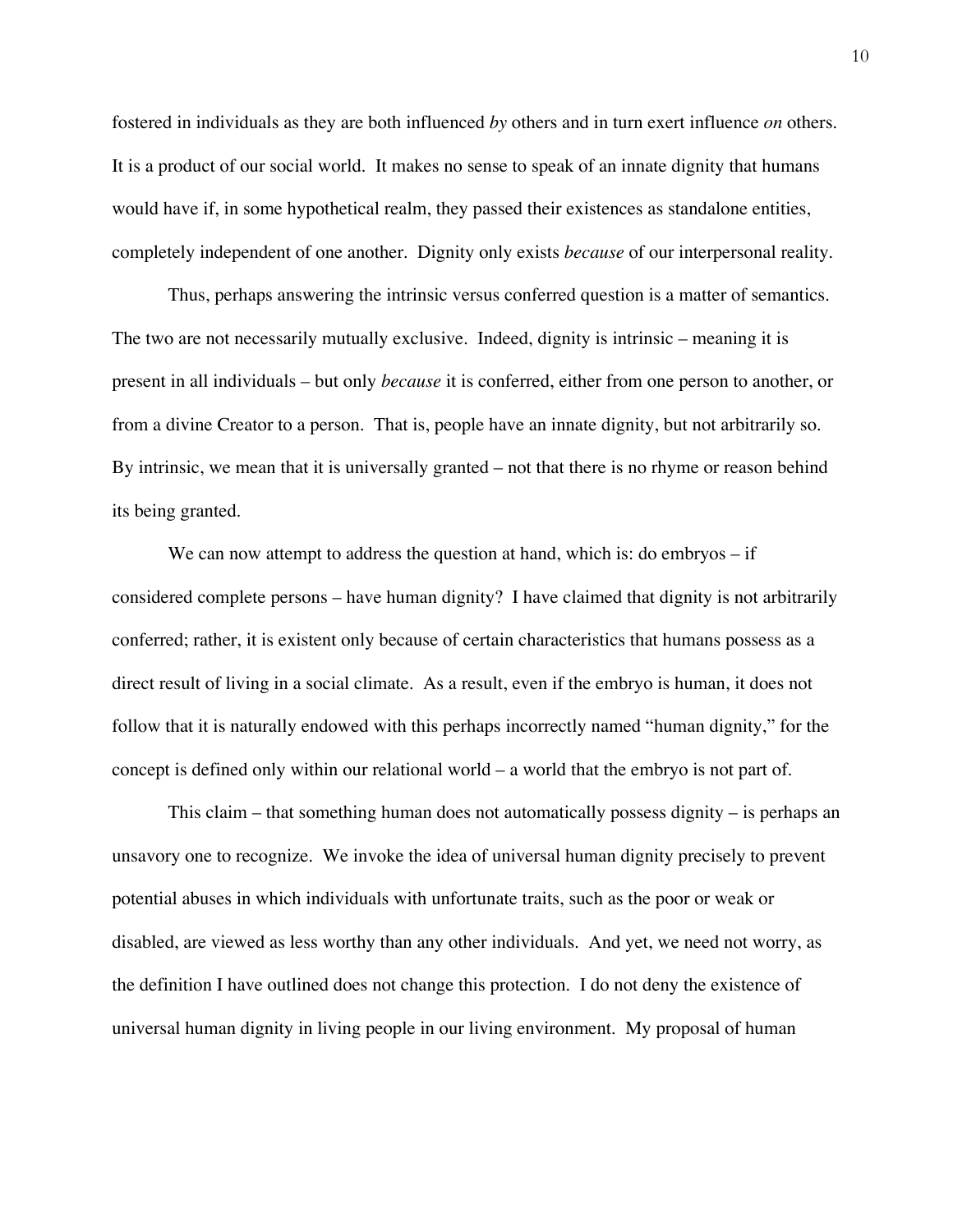dignity simply asserts that this environment is a prerequisite for its realization. If the appropriate social context is not defined, then neither can the foundationally social conception exist within it.

Let us bring back the idea of the coma patient; however, let us now perform a thought experiment, imagining that the individual was never able to think or feel, never achieved selfawareness, and was somehow technologically created without relatives, never coming in contact with another human, such that she had absolutely zero inter-relational effect on the world. Does this being have that "innate dignity" that all others humans have? She is, in essence, missing every quality that we have identified as comprising human dignity. Still, we may be loath to answer this question in the negative, but perhaps only because it is so difficult to separate the thought-experiment patient from the real patient – the one with a home and family, the one lying in a hospital bed under physician care, the one who – by mere virtue of being alive – has made some impact, good or bad, on her fellow human beings. Yet, if the thought-experiment coma patient could exist, it follows that such a being would not have human dignity because then it would be arbitrarily conferred, disconnected from the domain in which we have delineated it.

Likewise, the spare embryo from IVF has not forged an identity, has not affected other individuals, and has made no mark on the world. Here is where the embryo is fundamentally different from a prisoner, from a terminally ill patient, and from the coma patient. By virtue of having lived already, the latter individuals have made some impact – large or small, positive or negative – in the social world, and thereby have obtained human dignity. The embryo has not. **Conclusion**

Under the most conservative viewpoint that an embryo is a complete human being, the rationale against using destruction-bound embryos from IVF for stem cell research is the prisoner analogy. In this paper, I reject the analogy: spare embryos harvested for stem cells do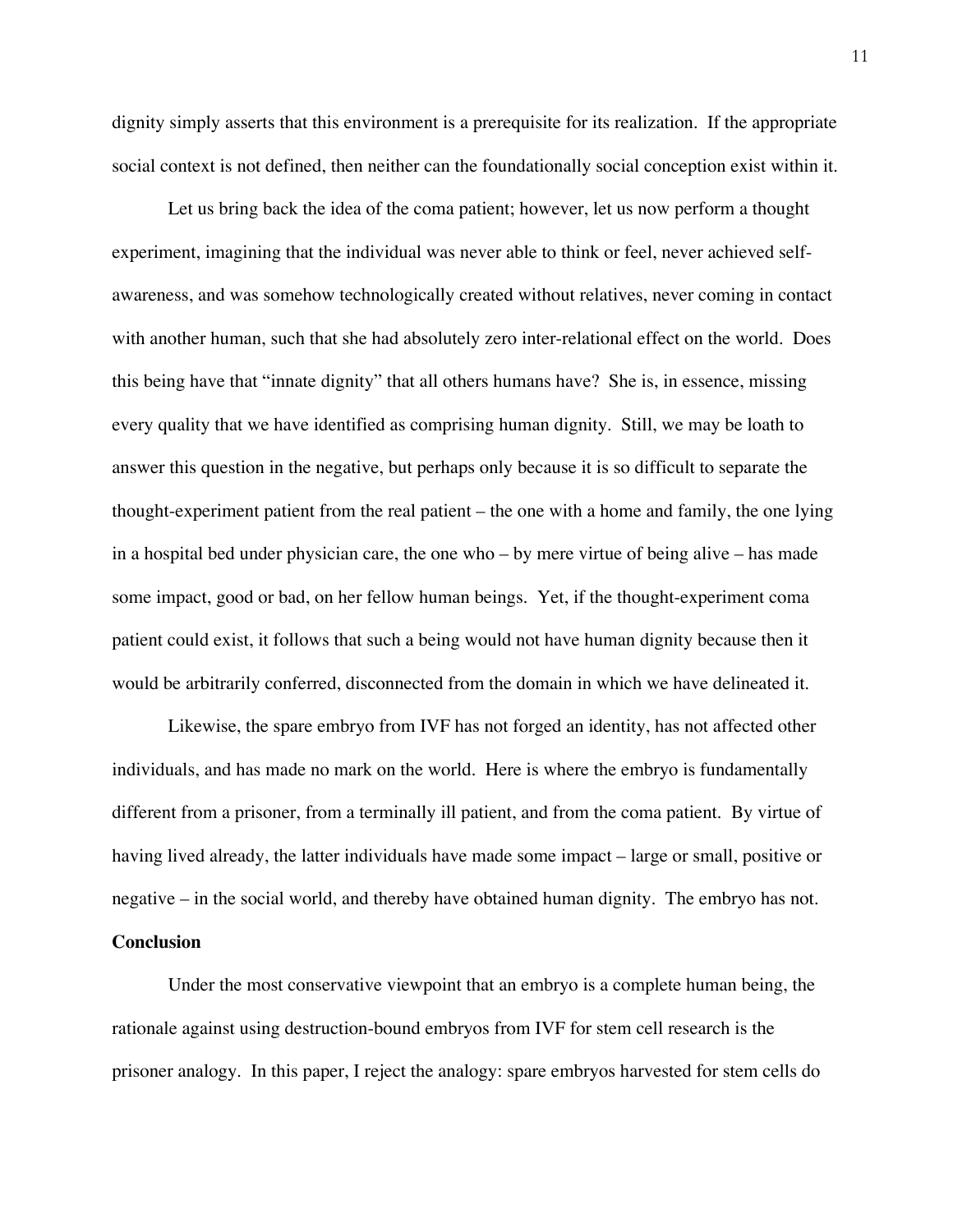not undergo additional punishment because they lack the ability to suffer, and they do not possess a dignity capable of being violated because they have not influenced other beings in a social world. Thus, the reasons we deem it immoral to ravage a prisoner for his limbs only hold as a result of specific traits that the prisoner has but the embryo lacks. As this analogy – the reason behind opposition to stem cell research on spare embryos – does not stand, I therefore find it morally acceptable to use spare IVF embryos for the purposes of stem cell research.

#### **Endnotes**

<sup>1</sup> In January 2008, a peer-reviewed paper announced that it had created five embryonic stem cell lines without the destruction of embryos. The researchers removed single cells from embryos and then cultured the cells in environments optimally engineered to maximize growth and development (Chung et al., 2008). While this development provides promise that perhaps embryonic stem cell research may eventually proceed without the controversial embryo destruction, significant additional testing is needed to confirm the procedure's safety and efficacy. Moreover, even if the new procedure is shown successful, the issue of embryonic destruction to harvest stem cells remains unlikely to escape public consciousness anytime soon simply because of the abundance of spare embryos created each year as a result of IVF.

<sup>2</sup> The creation of spare embryos for IVF could be claimed to constitute a wrong because: 1) the procedure entails a higher than normal risk of producing deformities, meaning that the embryos may be considered subjects of an experimentation of sorts; 2) it is known that the majority of embryos will never come to fruition, meaning embryos are created with their foreseen destruction. On the other hand, even those who believe embryos are human life may still contend the procedure is justifiable in that each embryo is created with the intent of becoming a child, an end in itself, so that any embryo loss is comparable to embryo loss occurring in natural procreation (President's Council, 2002). Still, as IVF is an accepted practice and will likely remain so, our position on the morality of the practice is irrelevant in the context of the embryonic stem cell debate. We are not deciding whether the embryos should have been created in the first place; we are deciding how to proceed with the spare ones already in existence.

#### **References**

Alexander, A. & Moore, M. (2007, November 21). Deontological Ethics. *The Stanford Encyclopedia of Philosophy (Fall 2008 Edition)*, Zalta, E.N. (ed.), Retrieved from http://plato.stanford.edu/entries/ethics-deontological/.

Chung, Y., Klimanskaya, I., Becker, S., Li, T., Maserati, M., Lu, S.J., et al. (2008). Human Embryonic Stem Cell Lines Generated without Embryo Destruction. *Cell Stem Cell, 2(2),* 113-117.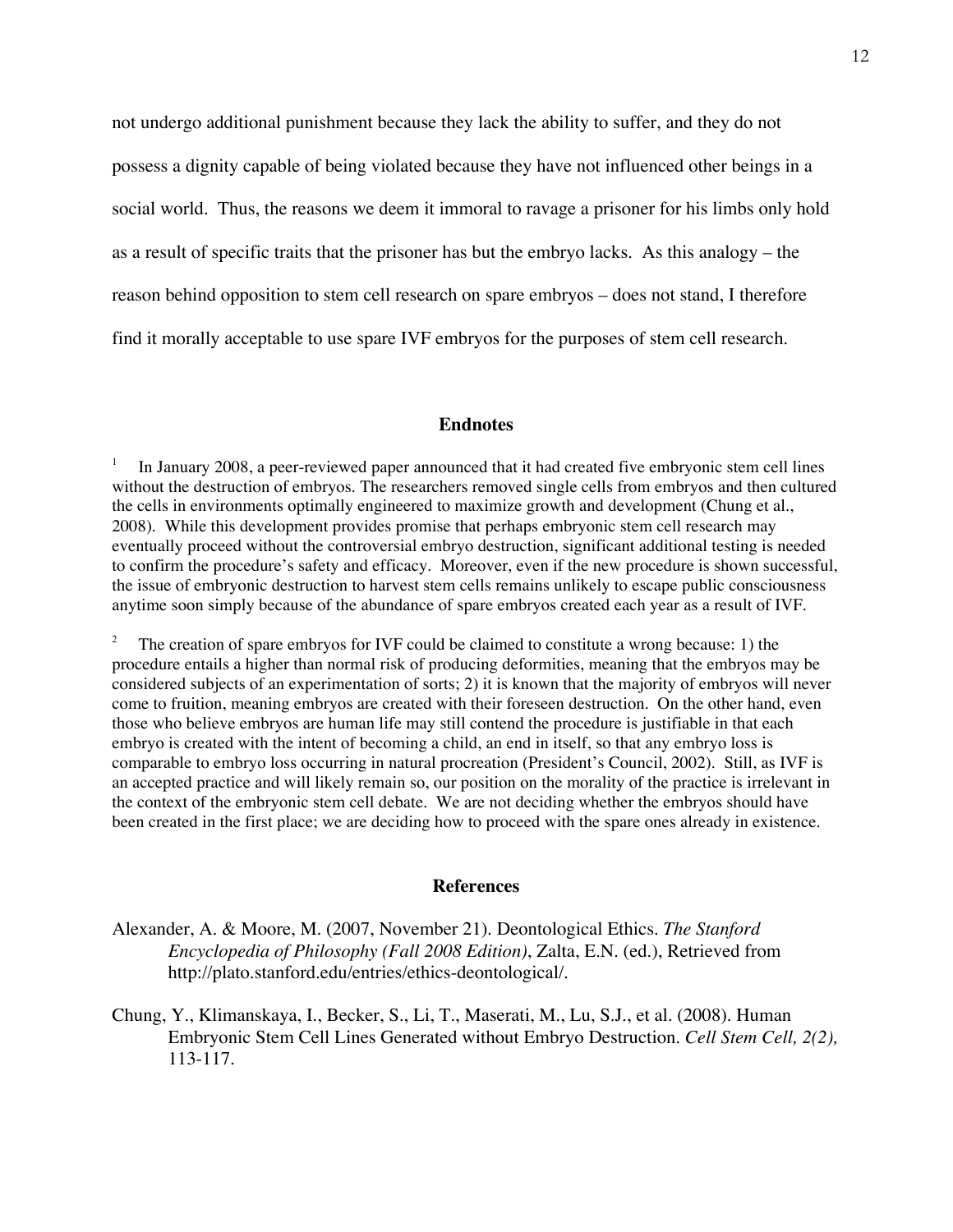- Cole-Turner, R. (1999). Cloning humans from the perspective of the Christian churches. *Science and Engineering Ethics, 5,* 33–46.
- Derbyshire, S.W.G. (2006). Can fetuses feel pain? *British Medical Journal, 332*, 909-912.
- Eccles, J.C (1982). Animals consciousness and human self-consciousness. *Experientia, 38(12)*, 1384-91.
- Fukuyama, F. (2003) *Our posthuman future*. New York: Picador.
- Grady, D. (2005, August 23). Report Finds Fetuses Feel Pain Later Than Thought. *The New York Times*. Retrieved from http://www.nytimes.com.
- Hill, T. (1992) *Dignity and practical reason in Kant's moral theory*. Ithica, NY: Cornell University Press.
- Hill, T. (2004). *The philosophy of the good life*. Lewiston, NY: The Edwin Mellen Press.
- Howell, K.J. (2002, March 2). Nobel Laureates' Letter to President Bush Contains Misinformation and Omissions. *Do No Harm: The Coalition of Americans for Research Ethics Press Release.* Retrieved from http://www.stemcellresearch.org/facts/laureates.htm.
- Humphrey T. (1964). Some correlations between the appearance of fetal reflexes and the development of the nervous system. *Progress in Brain Research, 4,* 93-135.
- Hyde, D. (1997, January 17). Sorites Paradox. *The Stanford Encyclopedia of Philosophy (Fall 2008 Edition)*, Zalta, E.N. (ed.), Retrieved from http://plato.stanford.edu/archives/fall2008/entries/sorites-paradox.
- Kant, I. (1981) [1785]. *Groundwork of the Metaphysic of Morals*, Ellington, J. (trans.). Hackett Publishing Company, Indianapolis.
- Kass, L.R. (2008). Defending Human Dignity. In *Human Dignity and Bioethics: Essays Commissioned by the President's Council on Bioethics* (297-331). Washington, D.C.: The President's Council on Bioethics.
- Krauthammer, C. (2002, April 29). Crossing Lines; A secular argument against research cloning. *The New Republic,* 20-24.
- Lewis, C.S. (1940). *How Human Suffering Raises Almost Intolerable Intellectual Problems*. New York: Macmillan, pp. 131-133.
- Mendiola, M.M. (2001). Human Embryonic Stem Cells: Possible Approaches from a Catholic Perspective. In S. Holland, K. Lebacqz & L. Zoloth, eds, *Human Embryonic Stem Cell Debate* (119-125). Cambridge, MA: MIT Press.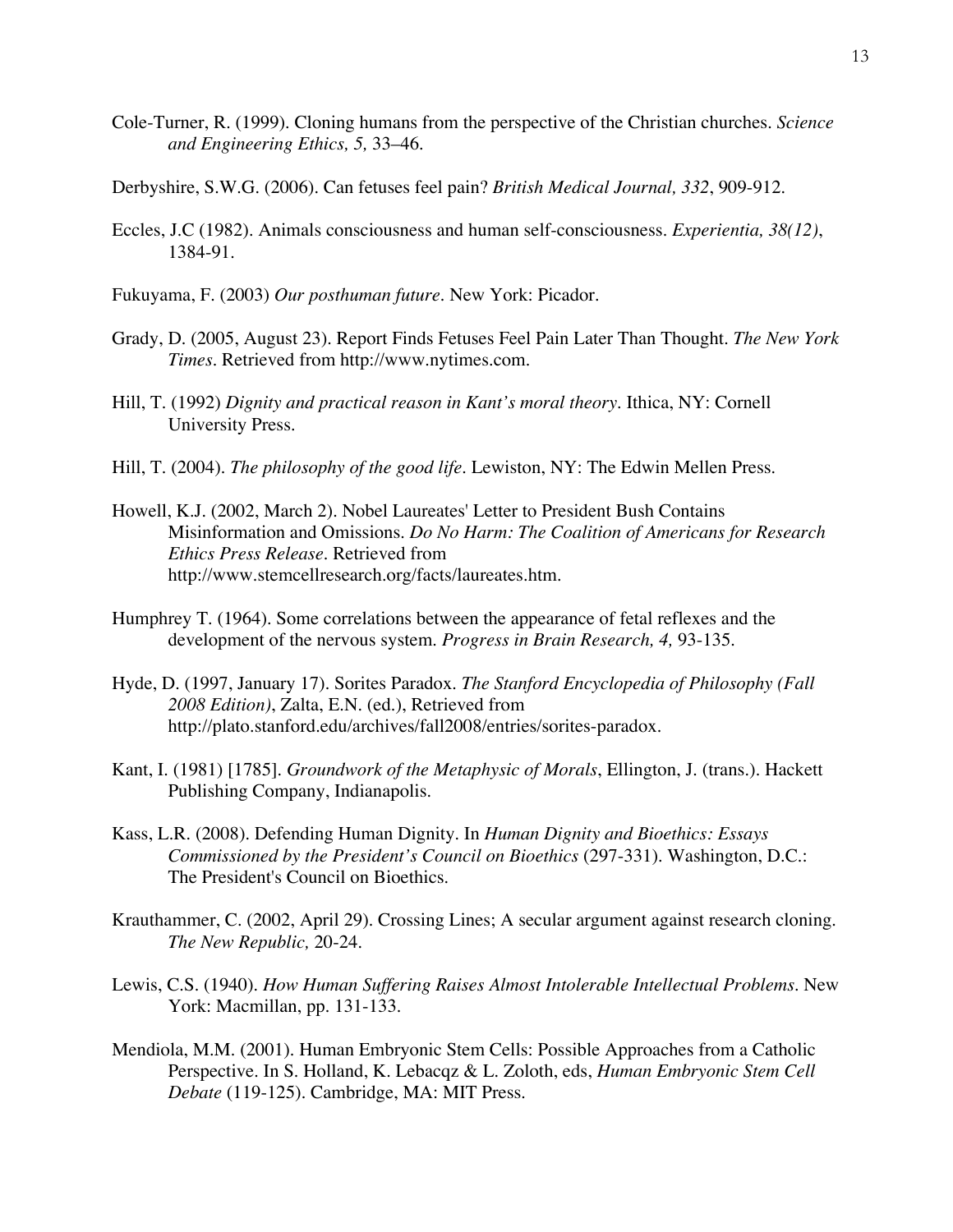- Mrzljak, L., Uylings, H.B.M., Kostovic, I., & van Eden, C.G (1988). Prenatal development of neurons in prefrontal cortex: a qualitative Golgi study. *Journal of Comparative Neurology, 271*, 355-386.
- Novak, M. (1998) The Judeo-Christian foundation of human dignity, personal liberty, and the concept of the person. *The Journal of Markets and Morality, 1,2* (October 1998). Retrieved from: http://www.acton.org/publications/mandm/publicat\_m\_and\_m\_1998\_oct\_novak.php.
- Outka, G. (2002). The ethics of human stem cell research. *Kennedy Institute of Ethics Journal, 12(2)*, 175-213.
- Pence, G. E (2008). *Classic Cases in Medical Ethics* (fifth ed.). New York: McGraw-Hill.
- Perring, C. (1997). Degrees of personhood. *Journal of Medicine and Philosophy, 22(2),* 173-197.
- Peters, T. (2001). Embryonic Stem Cells and the Theology of Dignity. In S. Holland, K. Lebacqz & L. Zoloth, eds, *Human Embryonic Stem Cell Debate* (127-139). Cambridge, MA: MIT Press.
- President's Council on Bioethics (2002). *Human Cloning and Human Dignity: The Report of the President's Council on Bioethics*. Washington, D.C.: The President's Council on Bioethics. Repr. New York: Public Affairs.
- Pullella, P. (2008, January 31). Pope says some science shatters human dignity. *Reuters.*  Retrieved from http://www.reuters.com.
- Ramsey, P. (1961). *War and the Christian Conscience: How Shall Modern War Be Conducted Justly?* Durham, NC: Duke University Press.
- Resnik, D.B. (2007). Embryonic Stem Cell Patents and Human Dignity. *Health Care Analysis, 15*, 211–222.
- Soulen, R.K., & Woodhead, L. (2006). *God and Human Dignity.* Grand Rapids, Michigan, Cambridge, UK: William B. Eerdmans.
- United Nations General Assembly (1948). *Universal Declaration of Human Rights*, G.A. res. 217A (III), U.N. Doc A/810 at 71.
- United Nations General Assembly (8 Mar. 2005). General Assembly Adopts United Nations Declaration on Human Cloning by Vote of 84-34-37. *Fifty-Ninth General Assembly Press Release*. Retrieved from http://www.un.org/News/Press/docs/2005/ga10333.doc.htm